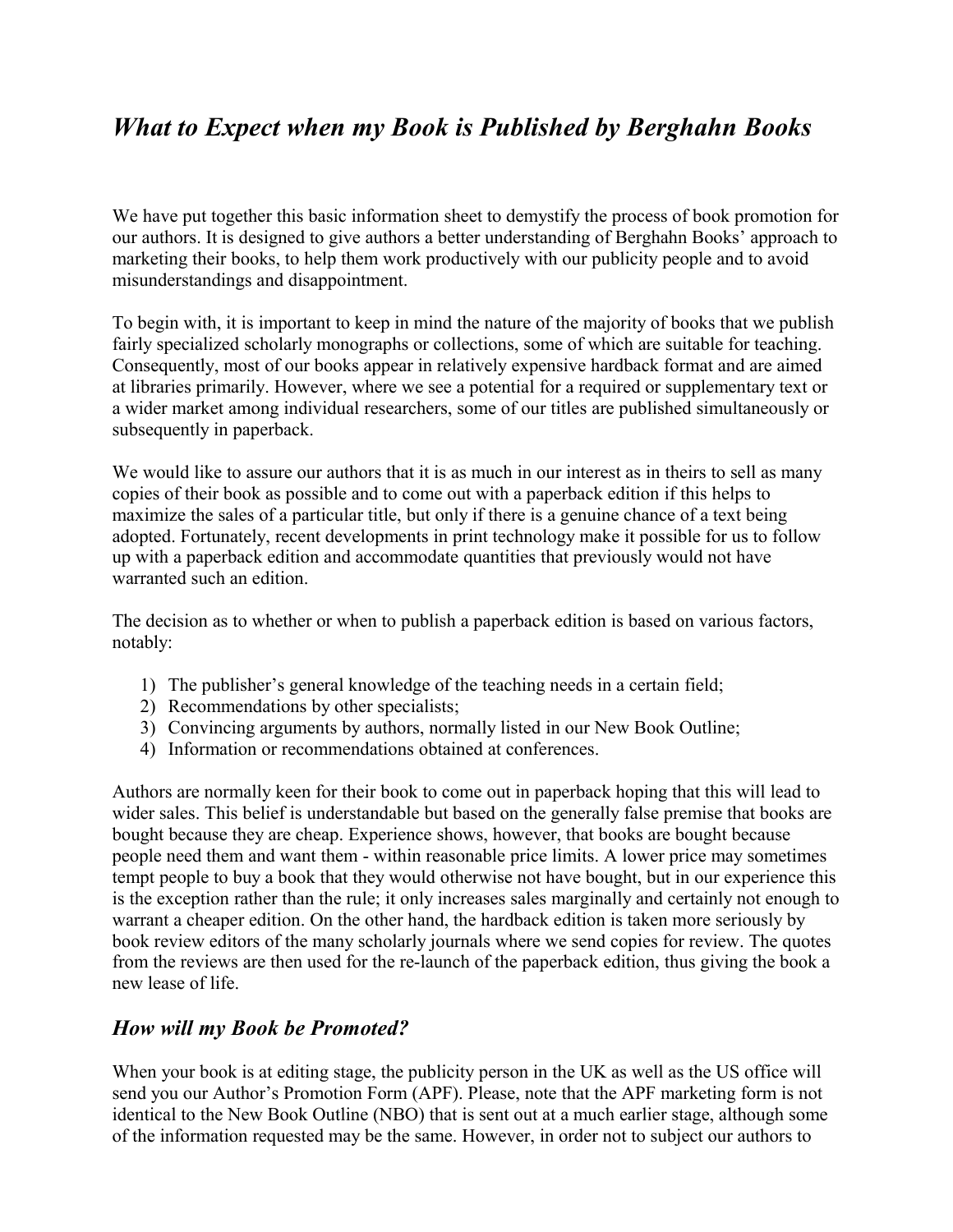unnecessary duplication, since we realize how overworked everybody is, we point out in the APF that where information has not changed, it need not be repeated.

A couple of months before your book is due in our warehouses, the publicity people will start working on the promotion of your book by putting together a list of the various promotional activities that seem relevant for your book. These include:

- inclusion in new title announcements, catalogues, subject leaflets;
- conference displays or inclusion in conference packages;
- special flyers;
- bound page proofs to be sent out to selected media outlets;
- list of relevant journals to receive review copies or press releases, based on our in-house journals database, requests from review editors and any suggestions made by the author, respective editor;
- listing of any suggestions made by the author/editor in the NBO and APF.

These draft marketing plans will be sent to you from each office for your comments and addenda and a final marketing plan be drawn up, combining all of the information received, to be used for subsequent publicity. We are fully aware that authors are not always familiar with the situation on the other side of the Atlantic and therefore are often unable to answer all the questions asked by the trans-Atlantic publicity person. However, just names of colleagues or listings of conferences are useful - every little helps!

At the time of publication, you will be sent the final marketing plan for your information and will be asked to let us know how many flyers for your book you would like to receive for distribution among colleagues, friends etc. We will also supply you with a master copy for future use. Moreover, you may want to send us a list of people who might be interested in purchasing copies of your book at a pre-publication discount.

## *What Can I Do to Help Publicize my Book?*

- 1) Don't forget to provide the respective publicity person with the completed Author's Promotion Form, which we can supply as hard copy or electronically. It is best to fill this out when you are near to finishing the book because many ideas will come to you during this intensive final stage. However, start gathering information and materials that might help the publicist as early as you like. Know that the publicity person will have done his/her own research and will be aware of most of the major magazines and journals. You can greatly assist him/her by putting together a list of any Newsletters, Internet Lists, journals, associations, etc. that specialize in the topic of your book. Keep a copy of your completed author questionnaire so that you can send it in a letter with any updated information at a later date. This APF is the marketing person's primary tool, and any leads that you give us here will be the first ones we look to in marketing and publicizing your book.
- 2) Once the book is published, we do not stop promoting your book and ask you to continue providing us with regular information on conferences, special events relevant to the topic of your book, addresses of important people in your field who should know about your book or who might like to give us quotes on your book to be used in publicity material.